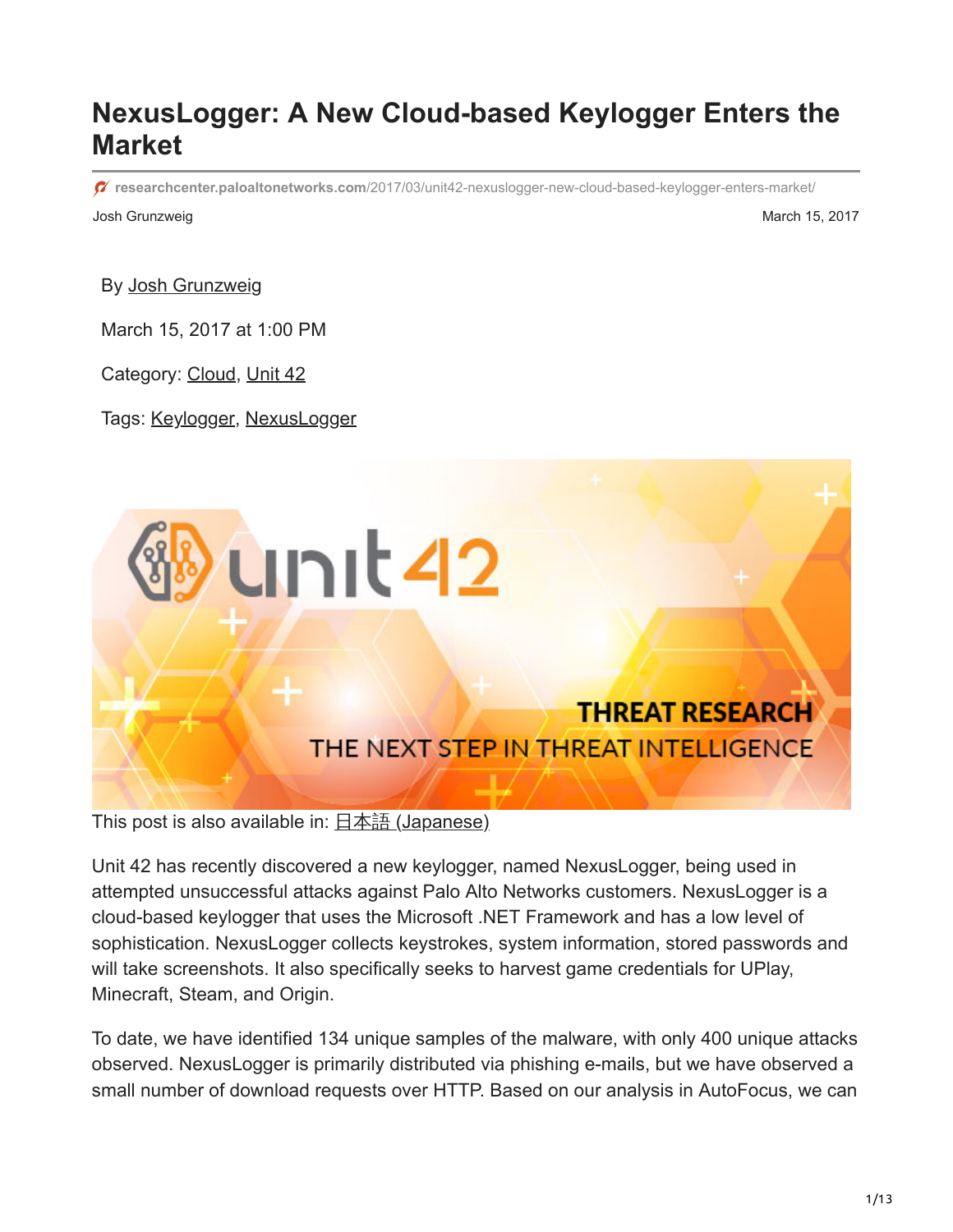say that multiple industries have been affected by this threat, including Wholesale, High Tech, and Aerospace and Defense. The domain that NexusLogger uses to function domain has been flagged as malicious and blocked by Palo Alto Networks.

## **Infiltration**

We first observed NexusLogger attacks in AutoFocus in the beginning of 2017. As shown in the following timeline graph, the attacks increased in late January. This may be due to adoption of the malware family by criminals, as the malware was likely originally released in late December 2016/early January 2017. Further evidence of this may be found within the Distribution section of this post.



*Figure 1 Timeline of NexusLogger attacks viewed within AutoFocus*

The total number of attacks witnessed using NexusLogger is quite low when compared with other commodity malware families. Again, this is likely due to slow adoption by criminals. The keylogging market is quite saturated with numerous malware families, and it can be difficult for new players to enter the market.

To date, 94% of the observed attacks were delivered via either SMTP or POP3. Statistics regarding the top encountered email subjects and filenames may be seen below.

### **Top Email Subjects**

- 1. Needed Products List
- 2. Re: DCE STATMENT as at 27 FEB 2017 NS ALYANCE
- 3. Re: TOP URGENT Editing remittance form (2/26/2017)
- 4. Re: Revise Shipping Sample FW17 At00129 PI
- 5. Revise Shipping Sample FW17 At00129 PI
- 6. TOP URGENT Editing remittance form (2/26/2017)
- 7. Returned Msg: NEW ORDER
- 8. RECONFIRM YOUR BANK DETAILS FOR PAYMENT
- 9. NEW ORDER

#### **Top Filenames**

1. Needed Products4453487doc?gpj.exe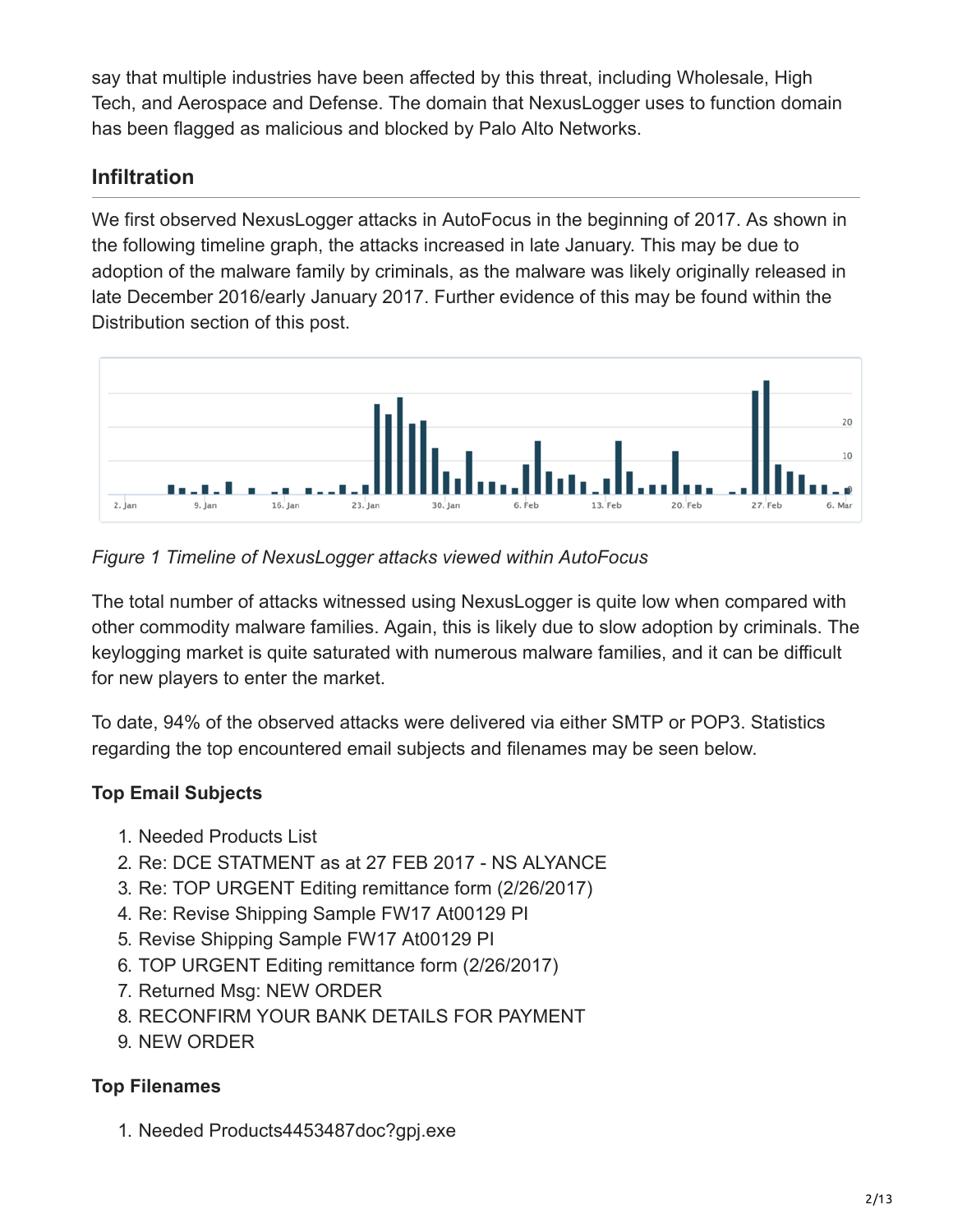- 2. DCE STATMENT.doc
- 3. Scan 09892.doc
- 4. PO938272.doc
- 5. PO BK0214017.exe
- 6. scan\_2371\_001.doc
- 7. Shipping details.exe
- 8. NEW ORDER\_BK150217.exe
- 9. 20170256477867667557.exe
- 10. Purchase Order No. LP 68321.doc

The remaining 6% of NexusLogger attacks were found to be supplied via a web download request. The following file paths were found to be used for downloading NexusLogger:

- hxxp://coscon-vm[.]com/wire5/yours.exe
- hxxp://www.coscon-vm[.]com/wire3/wiire3.exe
- hxxp://cdn.che[.]moe/ruchar.exe
- hxxp://zarketh[.]com/Zarketh%2010.5.1.zip
- hxxp://www.nonoise[.]cn/.js/secure/NewOrder2333.zip

#### **Distribution**

NexusLogger is touted as a cloud-based keylogging solution and provides a number of features for its user-based. This particular keylogger, like others encountered in the past, claims to be a "parental monitoring software solution." While a parent may use the tool, NexusLogger also provides features such as anti-vm/anti-debug, custom icons, and other features that are primarily witnessed in malware families and unlikely to be used by most parents.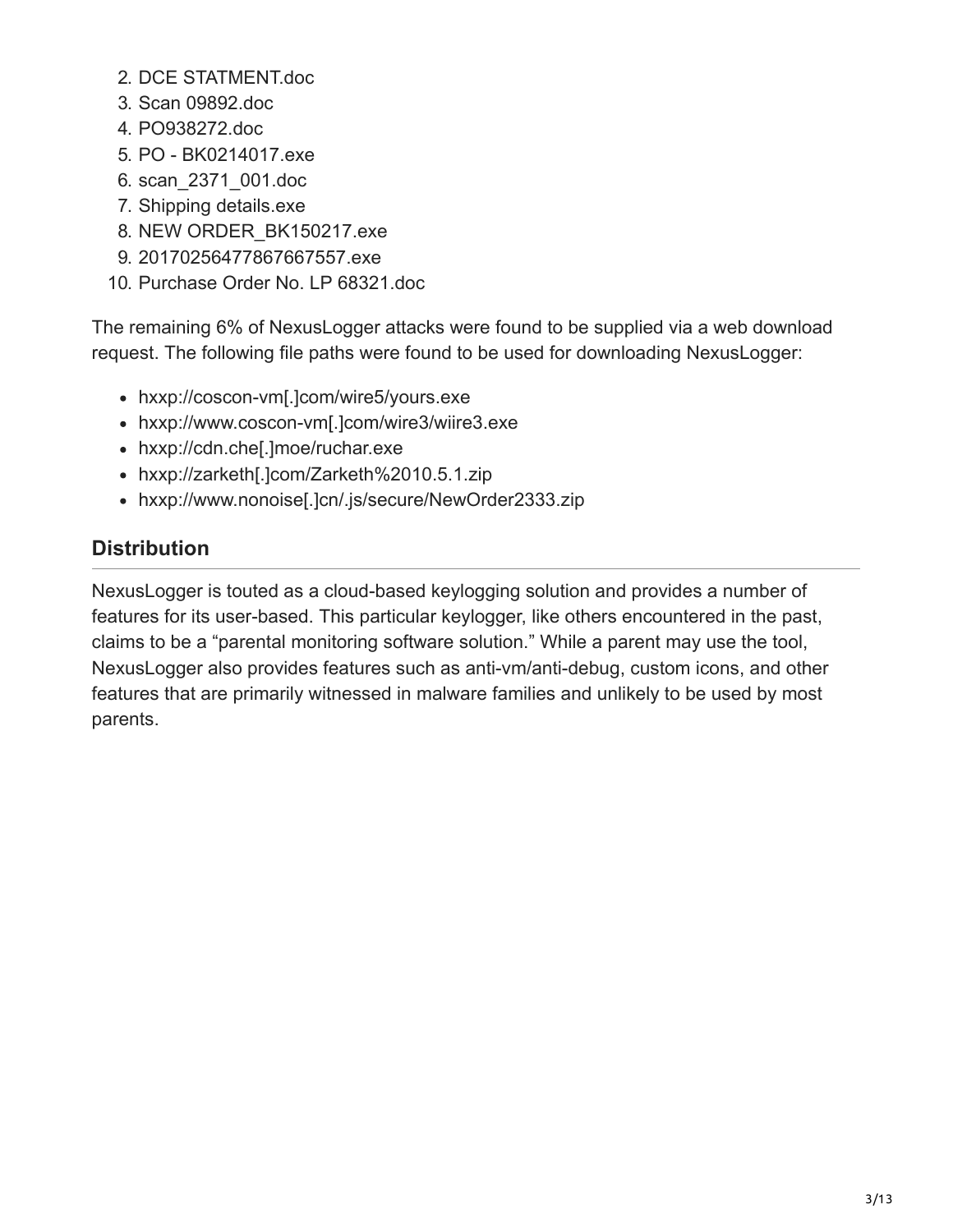

*Figure 2 NexusLogger website*

Because NexusLogger is cloud-based, all samples are built within the web panel, and all data is stored on the same host by default. The nexuslogger[.]com domain was first registered on December 18, 2016. The domain original resolved to the 162.255.119[.]17 IP address, which is owned by Namecheap, but was quickly transitioned to OVH with an IP address of 176.31.252[.]15, which is where it resides as of this posting.

All NexusLogger samples require communications with the nexuslogger[.]com domain via HTTPS, which makes it trivial for defenders to block. This domain has been flagged as malicious by Palo Alto Networks.

NexusLogger is sold in three tiers based on how long an attacker wishes to use it—7 days, 1 month, or 1 year. Costs vary from \$7 to \$199 based on the tier chosen. The author of NexusLogger uses [rocketr.net](https://rocketr.net/sellers/NexusLogger) for transactions, and accepts both PayPal and bitcoin for payment. Additionally, customer service is provided via email or Skype, with account names of nexuslogger.com@gmail[.]com and live:nexuslogger respectively.

The portal provides a dashboard of infected hosts, as well as a configuration-rich builder for NexusLogger samples. All configuration options for the NexusLogger builder may be seen below.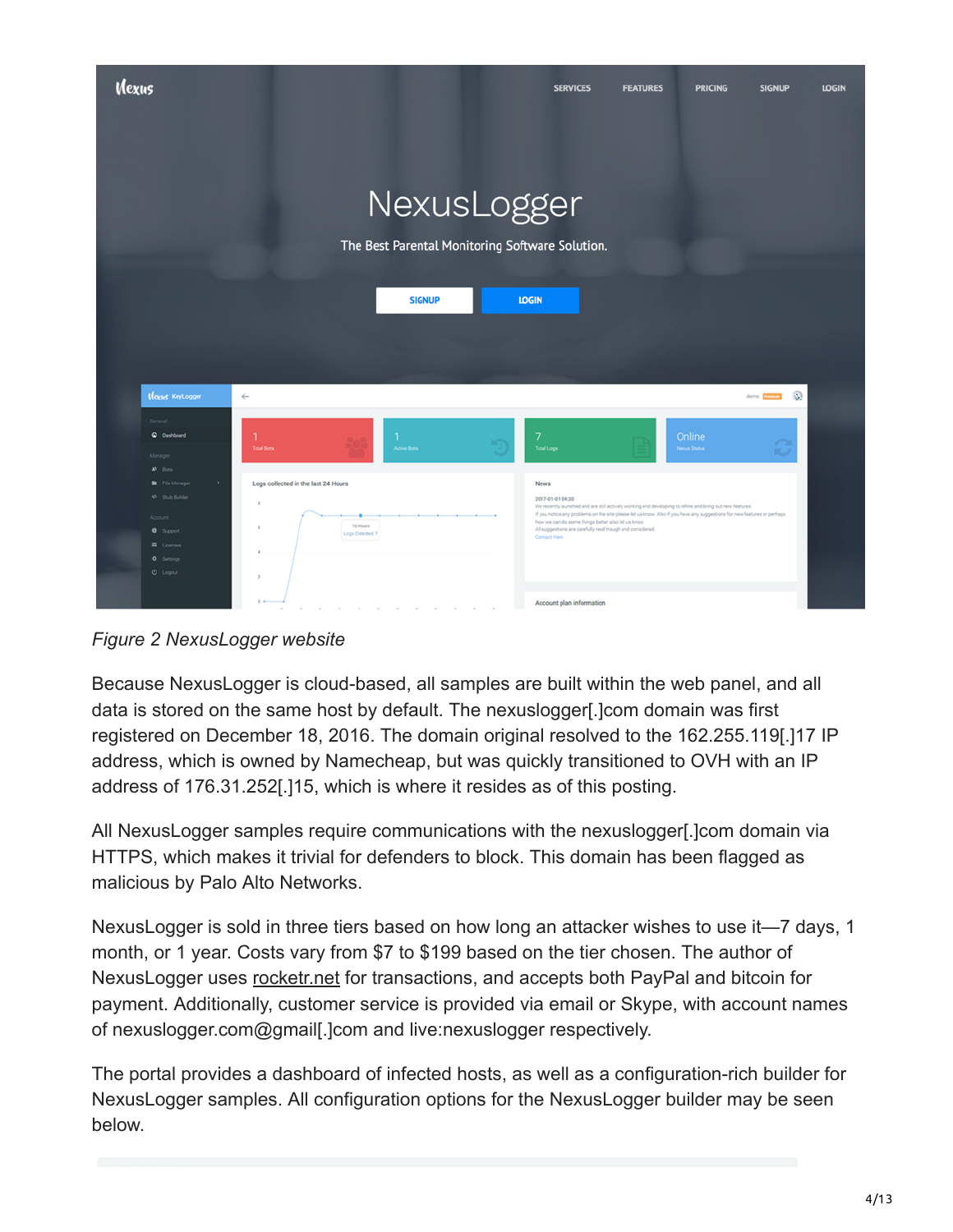| Stub Builder            |                                               |
|-------------------------|-----------------------------------------------|
|                         |                                               |
|                         |                                               |
| ✔ Delivery              | Delivery Key O                                |
| & Installation          |                                               |
| C Core                  | Delivery Method<br>Webpanel<br>٠              |
| Ell Keylogger           |                                               |
| @ Blockers              | Keylogs Delivery Interval                     |
| <b>D</b> Recoveries     | 15<br>Minutes                                 |
| 调 Payload               |                                               |
| o <sup>*</sup> Assembly |                                               |
| $4^{\circ}$ Build       |                                               |
|                         |                                               |
|                         |                                               |
|                         |                                               |
|                         | Location                                      |
| <b>√</b> Delivery       | LocalApplicationData<br>٠                     |
| A Installation          | Directory                                     |
| C) Core                 | Microsoft vhost32                             |
| Ell Keylogger           |                                               |
| C Blockers              | Process Name<br>vhost32.exe                   |
| S Recoveries            |                                               |
| 调 Payload               | File Dropper<br>Startup with Windows          |
| ot Assembly             | Startup Key 1 (CurrentJoer)                   |
| <b>√</b> Build          | SOFTWARE\Microsoft\Windows\CurrentVersion\Run |
|                         | Startup Key 2 (LocalMachine)                  |
|                         | SOFTWARE\Microsoft\Windows\CurrentVersion\Run |
|                         |                                               |
|                         |                                               |
|                         |                                               |
|                         |                                               |
|                         |                                               |
| - Delivery              | UAC Bypass<br>Critical System Process         |
| & Installation          |                                               |
| $\bigcirc$ Core         | Advanced Melt<br>Hidden File                  |
| Ell Keylogger           | Disable TaskManager                           |
| C Blockers              | Disable Regedit                               |
| <b>D</b> Recoveries     | Disable CommandPrompt                         |
| 调 Payload               | Disable MsConfig                              |
| o <sup>*</sup> Assembly |                                               |
| $4^{\circ}$ Build       |                                               |
|                         |                                               |
|                         |                                               |
|                         |                                               |
| - Delivery              | Core Keylogger                                |
| & Installation          | Screenshot Logger                             |
| C Core                  | Screenshot Interval                           |
| El Keylogger            | 15<br>Minutes                                 |
| C Blockers              |                                               |
| <b>D</b> Recoveries     |                                               |
| 调 Payload               |                                               |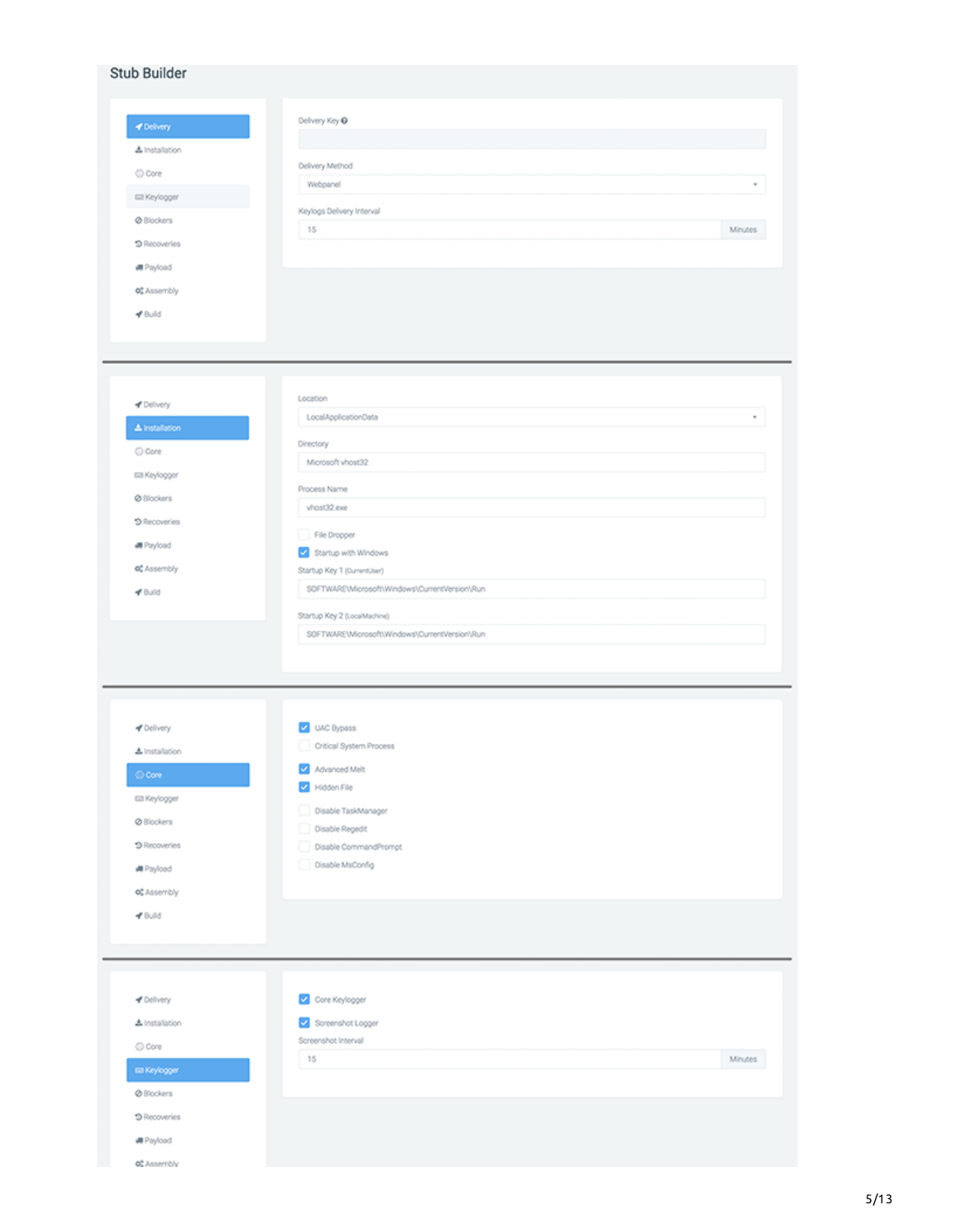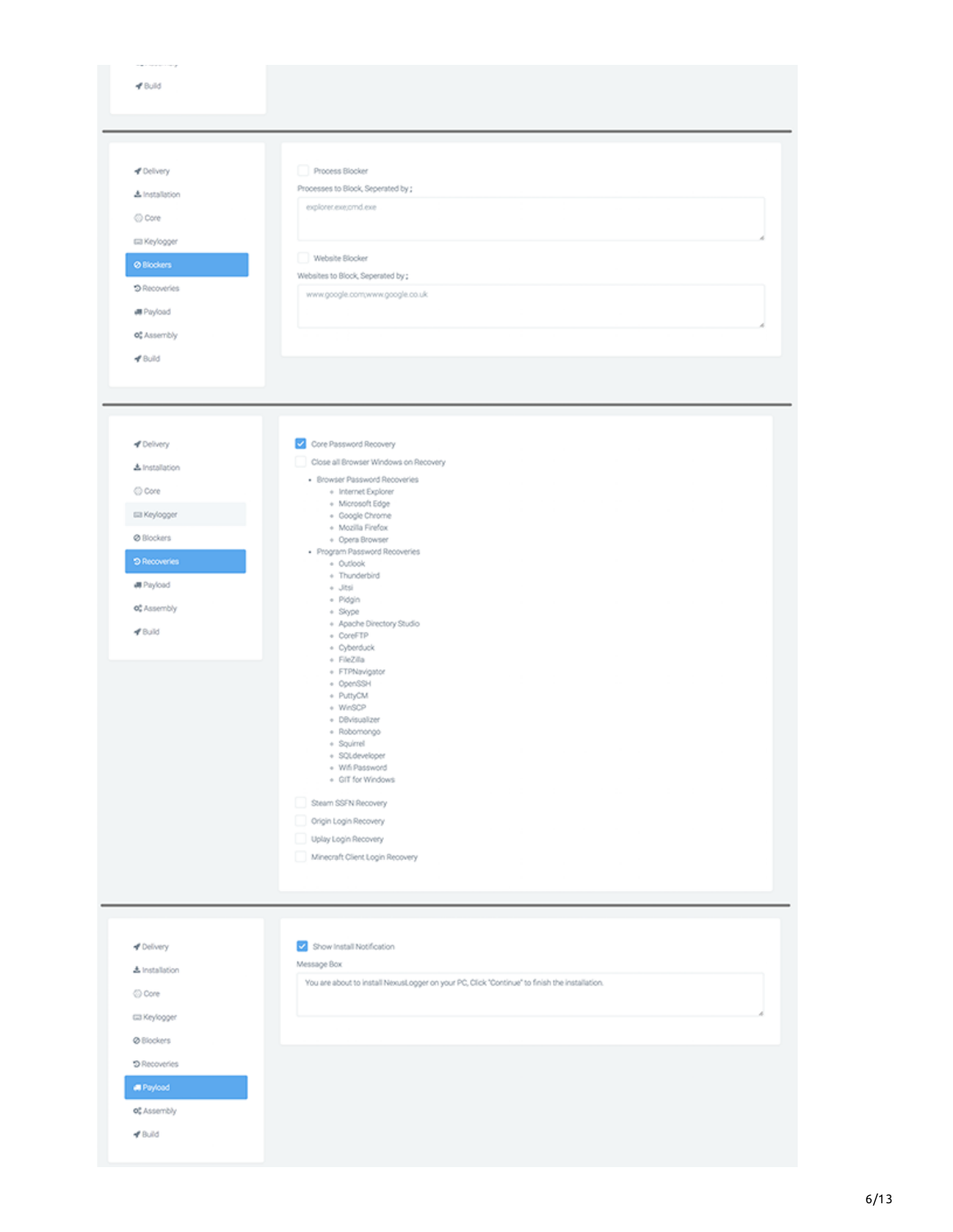|                                                             | Assembly Title                                           |
|-------------------------------------------------------------|----------------------------------------------------------|
| & Installation                                              | flame                                                    |
| C Core                                                      | Assembly Description                                     |
|                                                             | Windows Command Processor                                |
| Ell Keylogger                                               | Assembly Company                                         |
| @ Blockers                                                  | Microsoft                                                |
| <b>D</b> Recoveries                                         |                                                          |
| 调 Payload                                                   | Assembly Product<br>Microsoft® Windows® Operating System |
| of Assembly                                                 |                                                          |
| $4^{\circ}$ Build                                           | Assembly Copyright                                       |
|                                                             | @ Microsoft Corporation. All rights reserved.            |
|                                                             | Assembly Trademark                                       |
|                                                             |                                                          |
|                                                             | Assembly Version                                         |
|                                                             | 1.0.0.0                                                  |
|                                                             |                                                          |
|                                                             | Assembly FileVersion<br>1.0.0.0                          |
|                                                             |                                                          |
|                                                             |                                                          |
|                                                             |                                                          |
|                                                             |                                                          |
|                                                             |                                                          |
| - Delivery                                                  | Build Process Name (process name)                        |
| & Installation                                              | flame.com                                                |
|                                                             | Custom loon                                              |
|                                                             | Choose File No file chosen                               |
|                                                             | Source Version                                           |
| C Core<br>Ell Keylogger<br>C Blockers                       | public_ver1.4.1                                          |
|                                                             |                                                          |
|                                                             | Build Arguments (optional)<br>$-$ ignore                 |
| <b>D</b> Recoveries<br>调 Payload<br>o <sup>*</sup> Assembly | Build your stub                                          |

*Figure 3 NexusLogger builder configuration options*

## **Malware Analysis**

[NexusLogger's author obfuscates the .NET Framework compiled code via the ConfuserEx](https://yck1509.github.io/ConfuserEx/) 1.0.0 open-source project. As there are no anti-debug or anti-vm routines within the malware itself, I'm lead to believe that using ConfuserEx is what handles these particular features. Deobfuscating ConfuserEx allows us to better understand what the malware is doing at a low level.

As stated earlier, when the malware originally executes, it will make two calls via HTTPS to the following URLs. The malware includes an embedded identifier, token, and key.

- hxxps://www.nexuslogger[.]com/API/plan.php?id=[attackerID]&token=[attackerToken]
- hxxps://www.nexuslogger[.]com/API/delivery.php?id=[attackerID]&key=[attackerKey]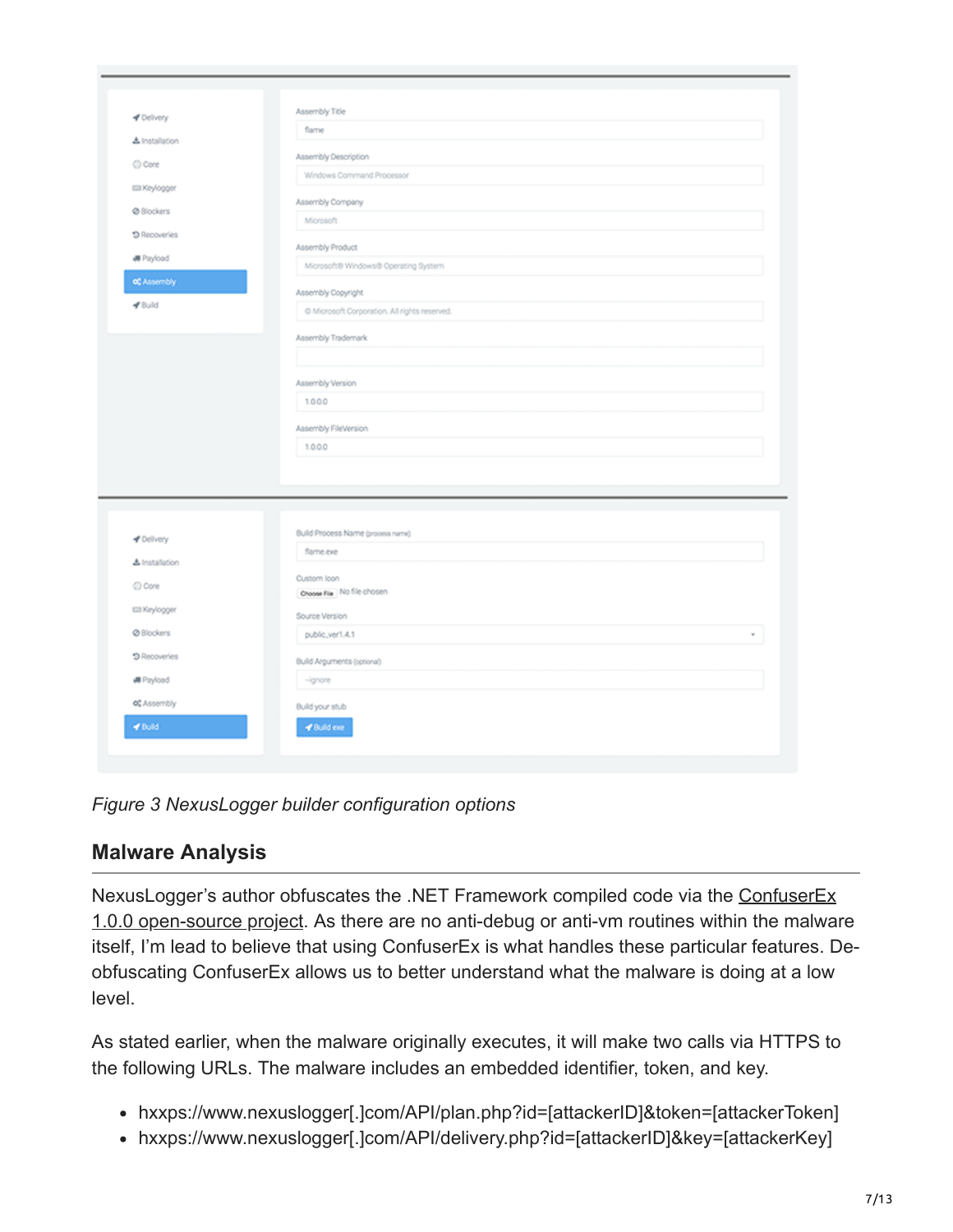NexusLogger simply looks for a response of '1' in both instances in order to continue.

It should be noted that the attackerID looks to be an incrementing number for each new user. Using this information, we can conclude that roughly 275 unique users have purchased NexusLogger since it was originally created.



*Figure 4 Decompiled main function of NexusLogger*

After these initial checks, NexusLogger will enter its installation routine. It's files are installed in a subdirectory of either the %localappdata% or %appdata% paths, depending on the option chosen by the attacker. After the malware copies itself, it will then delete the original file, if specified in the configuration, by providing an argument of 'delFile [original\_path]'.

After NexusLogger installs itself, it has the option of performing a UAC bypass, as specified in the malware features by the author. In order to perform this bypass, the author uses a technique that I previously discussed being used by a [unique Microsoft Office loader.](https://blog.paloaltonetworks.com/2017/02/unit42-unique-office-loader-deploying-multiple-malware-families/) It simply involves setting a specific registry key and executing the built-in 'eventvwr.exe' process. More information about this bypass technique may be found [here](https://enigma0x3.net/2016/08/15/fileless-uac-bypass-using-eventvwr-exe-and-registry-hijacking/).



*Figure 5 UAC bypass function*

Additionally, NexusLogger may persist by setting a Run registry key, as specified within the malware's configuration.

The malware proceeds to spawn additional threads that perform the following operations:

- Log keystrokes and clipboard data
- Collect system information
- Aggregate stored passwords from the victim
- Perform screenshots of the victim machine
- Kill processes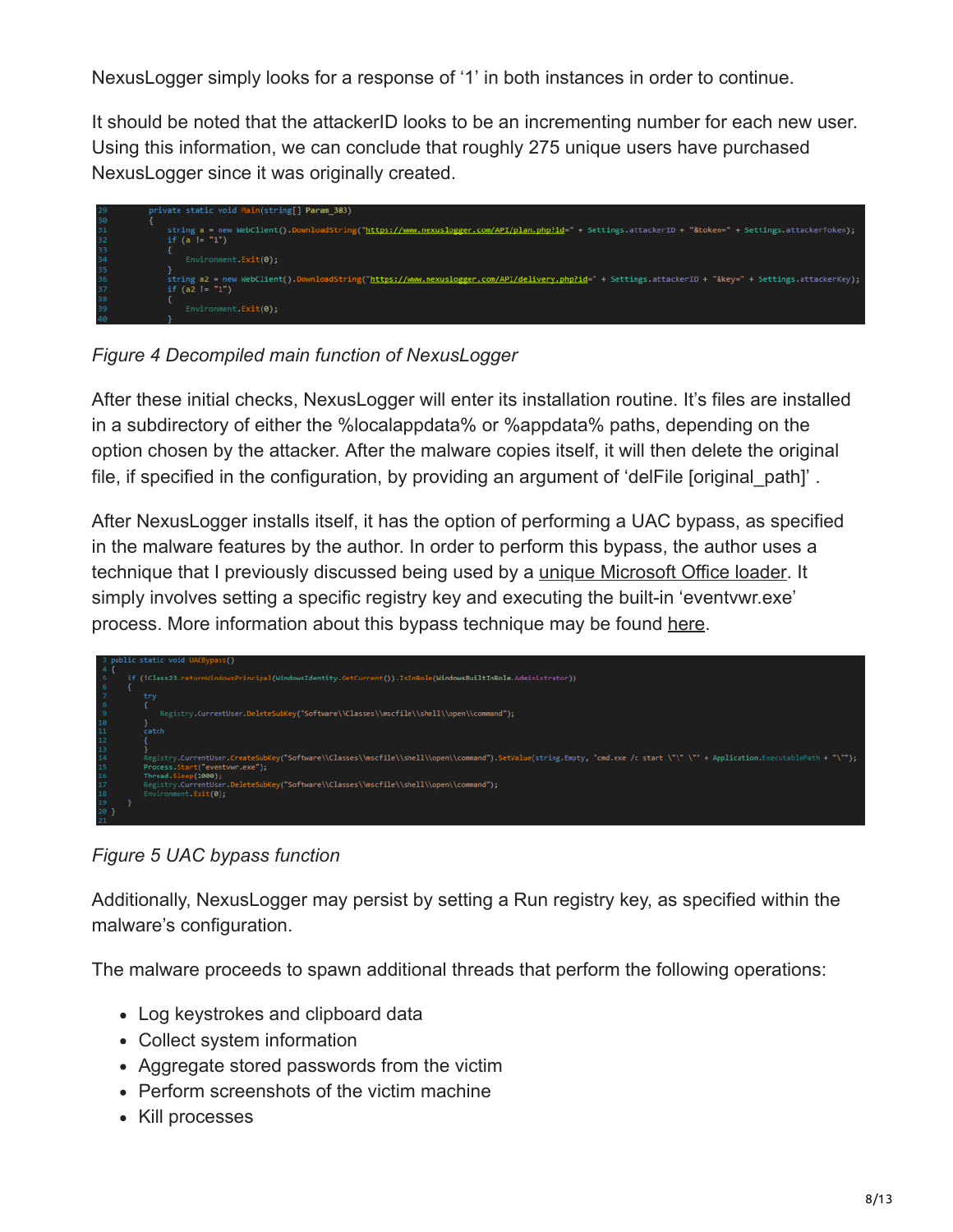- Recovery of video game-related credentials:
	- UPlay
	- Minecraft
	- Steam
	- Origin

It should be noted that in addition to collecting system information, NexusLogger will make a request to the following (non-malicious) URL in order to identify the system's external IP address:

hxxps://ipinfo[.]io/ip

Additionally, the author does not implement functionality to collect stored passwords, but rather downloads and uses the [Python-based open-source LaZagne project](https://github.com/AlessandroZ/LaZagne). This executable is downloaded from the following location, and subsequently spawned in a new process. The download of this executable is performed via the following HTTPS request:

```
hxxps://www.nexuslogger[.]com/API/lazagne.php
```
NexusLogger is configured to upload collected data via FTP. Unless otherwise specified by the attacker, NexusLogger will upload to the IP address associated with nexuslogger[.]com (176.31.252[.]15) using a username and password specific to a given user. Attackers also have the option of specifying their own FTP information for data upload.

### **Conclusion**

Overall, NexusLogger certainly isn't a terribly sophisticated threat. A number of shortcuts were made by the author to increase the number of features it touts. Additionally, adoption of this malware family is relatively low, and it is being distributed to victims using very common channels.

Palo Alto Networks customers are protected against this threat in the following ways:

- WildFire and Traps identify all NexusLogger samples as malicious
- All associated domains have been flagged as malicious
- An **[AutoFocus tag](https://autofocus.paloaltonetworks.com/#/tag/Unit42.NexusLogger) has been created to track and identify this threat**

Additionally, organizations and security vendors are encouraged to block the nexuslogger[.]com domain to stifle this threat.

## **Appendix**

#### **SHA256 Hashes**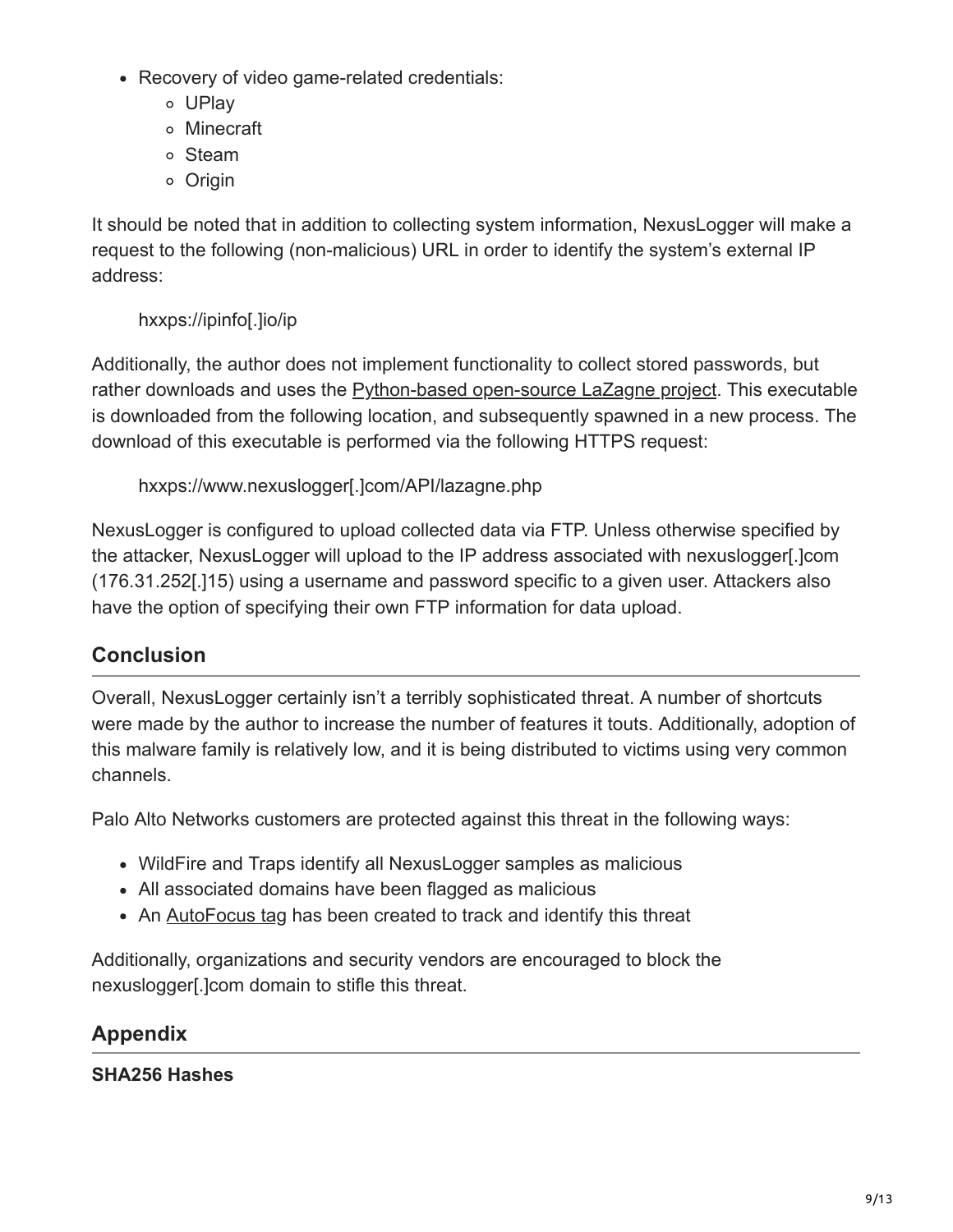e98b417a8ecf464e113a18cf3f3269fa70f55e40d4228b08840efe61dee064c6 7fa743e2ce8eaa12f9c3e2aedd1f095ae5a50b5af34a202f1f92c0c414cb73c4 0f50c82e9c62eab992b33e4de93baf634d7ce2405cd4fe993b1532d2c775dc21 7153c18bc0a43c4902a6ebb0a7eedf94b3bc4d778295793035998c374cf607a9 bf6d2e3e097317404e57b194cbd8e50a6779603b828aa1b25364e6d81687e6af 6ae054a553120a1b5ffdfbf343ba1e258b188eef448c6474e22d148f7391afaa 7f5eee5c12ac89ab2604655cc7204723100e3ee6a2b6edb327c7c41a289de4f5 38d0d48685148ee070caaf82539083c8b62c8fe048ae6b0c0b3f43a6fe10a25d ac03db9b52d9fb8ab268160bd4b496b7702df5ccc0cb4eb7b8bcd8e0d2c00873 2ce74bdf2b2488710a334e6638be4b47bc077740744b48652e3cb1d367202bc1 158030e14e011efa21c992fa69ebb0da0608b1b4d2e5edf3bf423314c11c5552 3d43ccdf338c2be33e32fc3eff49eae55ce0580a3273112d7b68a641f30ff1c3 0f1d36188a81cc4d04d695e7d24e052d3b8b67908b2bb74cd018c8337d5f60ef 89d5be72d58fbc4e5d008804939aa5440532ad02b6f56bcb7969412b1faceae3 e1243f5b3d1044f5fe4bd4560166c832fe447516c5ac7d3e71e368f8a5304ea4 7918e3763af17b6330d8044e211baead54d3da85e8d9e048dfd2482195876534 1b32d1e02e94b1d359730844fb5febb9ec812bc1da5883932dbc171f5682c732 69f11628448806ef6ab893ba760c01945de102b77ea883633036e5a05dfa6e97 d6695ea939a7e3655a7d3844a7a05b49e1d37e5bd9d9826aaae97bd3afe31471 017df7d1e2c45a615932a080c3984e46480102c9ae6b0a35597c2d18c5edfaa4 22715a7f7e758d99c017910e80aa1b6348e804b2f0dd3339e8a27d3800578a4c d5e2d6727af7ad829c08f48c6ffec9d6e459ff8a8d8d457aac3638902b38ae0b 0d38a2f46d37de538dd1f65802af5c22960f253be059e93eb15631ed4ada315d 5513db12980bb60e7ec0fad3a5b45e2a3bf9c58d5f31b80c49ed2d304a41a384 0d064174b6689ce3934b4dbeaca3b2b6301f06a7440a83f4eb02954cb0ebcbcc 5ddb442ef2c97b77aa6cc4e1a54e59a3a340283b2bda112a21d46a15beba858f 212f1f3a139a12760beb8411833c535a5b7f0ae0b146f6d152178e273ac0e9bf ca9ff7e8f2f25e21ab114fbccee3c62e84f37a4b8730c5370f36f3e5f71b0333 40de580e4ace02b5b5925278b7e73cf65e68dc171c65ba6a4f136a622e6b4e2c 5d17b7a43e2da6ec56ff859b0f200e044db62f32f068a4aee208c5accf8abee6 20076d984a2afe7417cc82d55dae0b41a8ae1f723b8096d4a4ca23f5b0a1f1a3 da151794c501fb86e1d170f76db6ddff98ac84d427495b5fc051b535e133188a f00aff38ab2b1e3db07169b6fcad04ee5640a77ebc0170684728e92a1a56addc 52b22d2bde7563db3fa817e1b648c46218089605431def4abfe273e6c12f445c b9fa0c3c2fb59f48e06a4be7f1aaee249ac0a0b04f49a14bc615fdc270372b39 e101c326dfd258bb94cb358fe5caf2cf6fcc121c1454d9d64e6c96523877fae8 dfdfe4120bbf2fcc24cae2b5d0b9e3e3d93bef1a467ada397aa7722618ae3c4c 3254c17775a8271caf7ec3e4a027b66ed46a2290fd8290d098d869e965d8460d 5e3beaa920083423a7f4bfa8cb8c19302e9b5a188292c031b266d1dac4b686c5 8fd98922ce985e864458e7b3e46ed540f81e54430787079db157bdaece34cc29 a5593f1486b260cccb9643581edfdfa95339712b126ba3c7028a530d7201c19d 0c186f1bfdb02d71a4903f9c739bb21a708d0008af5b3015406d3d20eabea3fe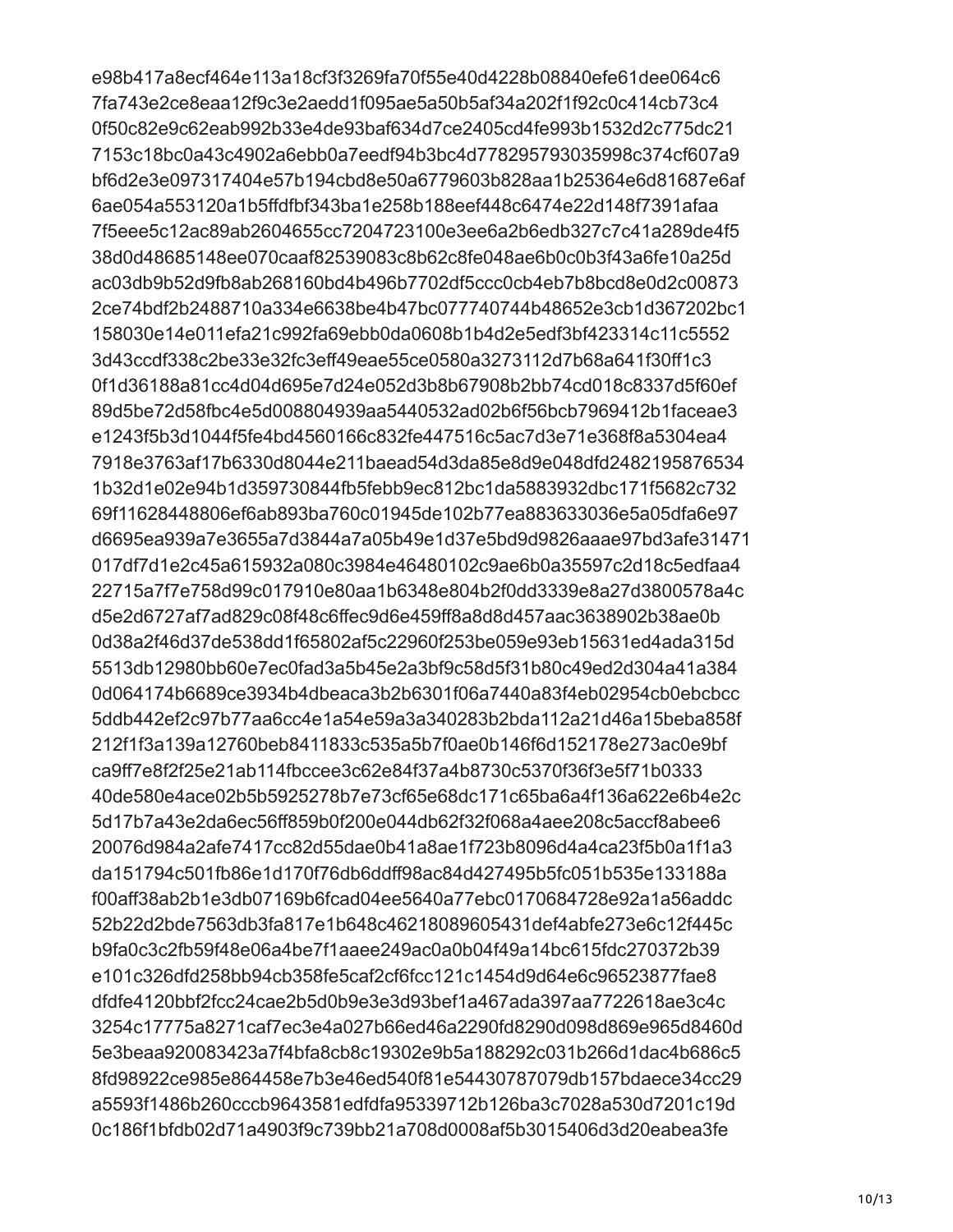318f8189636dbc8cb6818b89329af20ba014ed08f7cd0d9f86258c60d9f0d539 bd6a3e9e8e2f3c1bf78947e0d2e0fe6528765652c5b183de48e8ce60e37b44e9 204004b1491247b38f3844519f5f41395c5f989a769f4d9178b04a9694ed33b5 bd0b1c1e8d74f92a94d309258e8cd35b945777ad49b0c0a99110c52efb741648 7ae33fc91d7b64f08f0a3b16e6c1e59dc0495088226b9fab74b321a2bdeee3b4 afee031f43cb0355c9e72a876c8b81ed5e50c39173b87a7f7f88a347627d6365 d49fb8cc46c204bc4ac0ce1c8cd66babc0f1b19d46e683e81308a7c3b0fa8db5 7de41d2170954a5bff8534f2c086bc2efc6848f25d98ac31122b08989359dd35 54c84234ea2455323362ea9ce70cf1b45f095595f88fb77fab08c271417b1bb2 eb4ea28dc30b714453fcc880fe8b44c68561882fef2c9e35688da07a6f8d85c4 db025c22ebd79b16c3c2a3808573ade3802eac46921c01c39ece6b6e67078819 46a81790676a1820427ba08efe43b8b1e9b283509154d354045f955da2d81313 97bf222cb0d63bc98d796f297bda998b804cb581ca4c054f81ed3704b4b1ce01 a61392e6d1f71c22062461de7fbaabaa06990b031fab69a26aaa228ceacee657 d74d155b8b16209c0d3e04c21432a001e27a66a5ddbd801ee12f8e0cb92d6774 6e7cb271060fcdcee419637b76e500433f2c7ef34ae59b6f6a73076baeea21ae c7bca01d699d290ed9c5d40249c8d0790b65c1fb7242bc236ab58269d01dabed 858a21cbf4cf529e5796f81f5eda7d05f0f3bd8df25bd277569e2f3b047bb63b f4b4db298c410cea7847d3840497c12d24a77618bbdab5f7557f7b1dbb7aaf12 4bf9992092a889488d14e2bf7a528075cb7644398137bb3f6f2ddc01d120312f 69dc333cbc73d20bdbb608edff1cd682f6f13776f740d29c4aec45ba9e3ccb69 9798469a6d4d2bef2e0f6fb8d9c829d8696a568b900cd89a28f0768ae8702d5f d30cec3482bd588c0480859097f869efdbe8d0f7396f5cd6b76dba12a06a8d94 7269f54bd4e382626f9729c192ef1b843a26aecec1050852bb061c70f4aa6ba1 dda349e63b80027ffd3082ed4d473dbb2f9635e26bc963ddd98b984ec41d9738 16e9f2a61dbbb05b410690578d9b35b7d813e457fd85a46274dd27729aa26930 aab243f0c161197d1a2082fa644b740924b44441d8caded67f6f376b3275a5b0 10807e197b0f761248acd95151168684035fe15eca433d1cc765ecb03821cebc 744c03508bb073985c23708b0bfdc4444b4775f2cd4e84d83ae715bff82aacb5 142a1939cba1590b0498e5bcc71dfe8c3e95aaa9cb29ce790a6e82384981af76 019ee2c0301978e23ef093b2120d2733fe244e70094aeb3cd2281556adad9273 c46393def4ba5653409fb799cb572fe8286e681da8d99a69ad49df6c4becc293 73878c52220e64f334f0d1a982ddf71ae249a5b2555ca037b20587df715f62dc c663156a6a8c700965d73bbfcd709bbbaf9fc683fba583576502c6c81898e210 6eef292eeba37a96ad1f64af5f0e508718eac76d640fa59f069a6e7378808148 1ffe5e8fb2868ae4cb4449a7482fee4a97234d5aac87dd12d8b3e506c7e298fe 185d4c438fd009d382770308591ff5929947fa21a92bf4e1b9b6fb0415e76af3 dde1f27355c5c96696f400ac5b857055c5bb50a397313f2ce6bec6d8b14d03e9 3ff11c829cb0abb2e1487251480bad7e3de364e3f82acbf614922839b8389133 ba605782d06face7f42528f8ce731ecdf6c05bdf75670f86f28cae71f2851510 203bc35371574b637ffb3e542bedbc7fae49eee8a51b8cb5a3f862fc8df00678 c6072a02dcbbc40a860f7edfa7b3daae8940cc8efa2edabbf58a016e11dad81c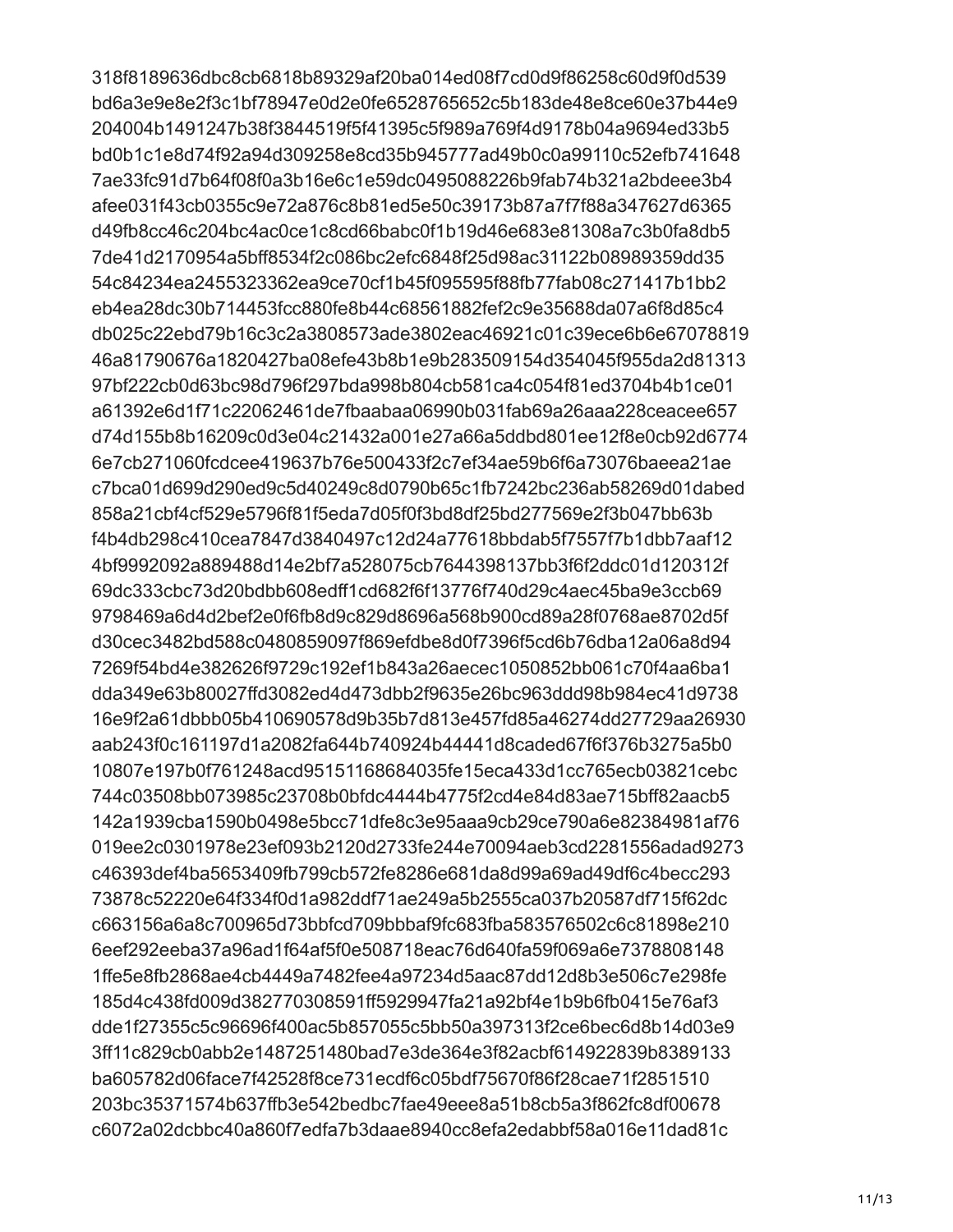5a2992a35a2339eda44cfd884b60dcd821dbaca8f3c6eba93040a34f267c9d47 63615cf60769e0c42f6f2308ddf2b753f24b8adf017e7e118a47c5af52135d87 e8c75b9321816ca37ee988c0d3177cc389bfcf546607ac42f29cd6a4ce93c9d4 d2e572dcec71cf045df6aa0274643f264f720b61ba08e9553bceb391956359a3 ac7258e666424554c6f9152fcc2251e2d41de83d4bb9344d4bd126c4e3106e84 894378526f1f8ab955020cd18d8a3a8296c91570ad9a8da2e6f742a67ece2045 d6ea0a44dafcce258acca0f797f488f157cc86c4bfe022fad63211b2ab3e8c9b 71cbb7ea8e0e77b9bc1e75e4620b644b452da85f92099eff21f81f1a8bdca25d dd9fe3d4b6362af45b8f02ad5523e8cae9e3f4977cb6feb4eebd22909ddf8863 52ab67dc95b9ba7b866f9a26fd949536b53023af0378f95570000757a9fc35bd 6a9b43930755f76d924ca5ad21edf5a764ba22956f5913f0c00bcafcafccbf13 cc9f6ea8612b61a11e4349b0a6f6a1735eef926324d6c5255e4281baf4515a96 3be14738eb4e9cdba5314c31cc54a1c68860bb2eab0df4e303fd1e5e3f7baeae b7d6c21012652c1d20e01364d4f7e2041928d34e57a3419de207d8601b80a35d 21bbf0634b37e8f63604c6d5ed02fd4508b3e0cc4185f836ed230a8b8e899e24 3db5f75a6a2a4dff8d50dd7892e31ddfea4c4d0aa0bf03ec33795afc5c297902 3eda25e70c36231d2480947bc72ff07afa7c56410d9ddf611ece6b1258ecb4e9 f7f653de609c220b4b7cf133f48e8d3a2bb35592c50208f430b09279faeafa93 2bd748974511444e610b93fc61cfe15dd47345082333a839d73c8fd5d73618fe 4f787d10a793b16fba59daebd9ae89f8ddb5a80afe8e81bebe9bb33ea0528e54 c03a32ada2a0380e245648182c5238a8426aa9b308af921653dc662c94b38499 c3bc3955d6c1a80aad3e9d68337630f7db7d06ca8d61e726e046166a807e08ae a9940332b0712d8d5490507985c248defe4c593d1d7ec21375b004a26554216e cd2b6b098c9eea8a7ab3c8ca0f85b66442194bbfd8dc55d1e0b84cf20e614d9b af40c829d8a0c5fecdaa98319100fbafc304e704ce9fa800cbfd5df78ea28290 806f2f6acf3b1333256d821af94648f12e21b891e9105eb7551bbe58c92d6710 9d603593b36c6a7a6a677047eabb80aa23582d5cea9bdac986d5cb6b5a5666b9 e9dc43afbb6ac39b7d9d99763f74db60345e765e0416f00238ece4568a80e096 afa10655749fdf43ecdb20344bbd1fb6d99ed51675a713bec6a909deb467d469 461296a2dcac94363e6b57e2a466c669bb2e007c89eba329107bd78a28eebb6f 03a122719c96daa76abe1d5cc18ba3caa21fea23a7fab9a4eae2758eb0a2af22 a92202aae7d1ad2709bf4324b4ce343d8fc5d29b130e30a6b235085b46110e57 30c562ae1923ea2d91475e5b1777c15e789d94266fc5edd4c69621d8da38f4fd 2ceac94d9237b7560603e9ec207bb665573ced4f00daaa55a3bdc5649f199a53 282485ed92f54bec7a9b9550f2f897235ae6049eaf22b148e006a1f6ac7e04de 39698757f5bb5b0ae41e1a3843a264e693357377132bac8a25c3b94082c82e43 a560e39609e22461ce439c04e130c6405f87b0067711dbb74d1ae2d22948ca75 19a7581afe74187e2e24ab8d7b4c4bd70063ddbe11b7febb34f5c23a6028657e a401e4d026a50a1f8cb431e0e07597ffdac824a80612033118fdcbd4d61c59ce 577dd96941130189e551087fb89c5158e9cea2bd6576e986245c8507d06e7dfe 914206ff186148044c3ff8b97ae586ef09cfc3a2f1629a71686acd428d5fdf60 7da82d41d129fec896b4fe1cbf47b727136353a559068339d395fef20a9b3e7b